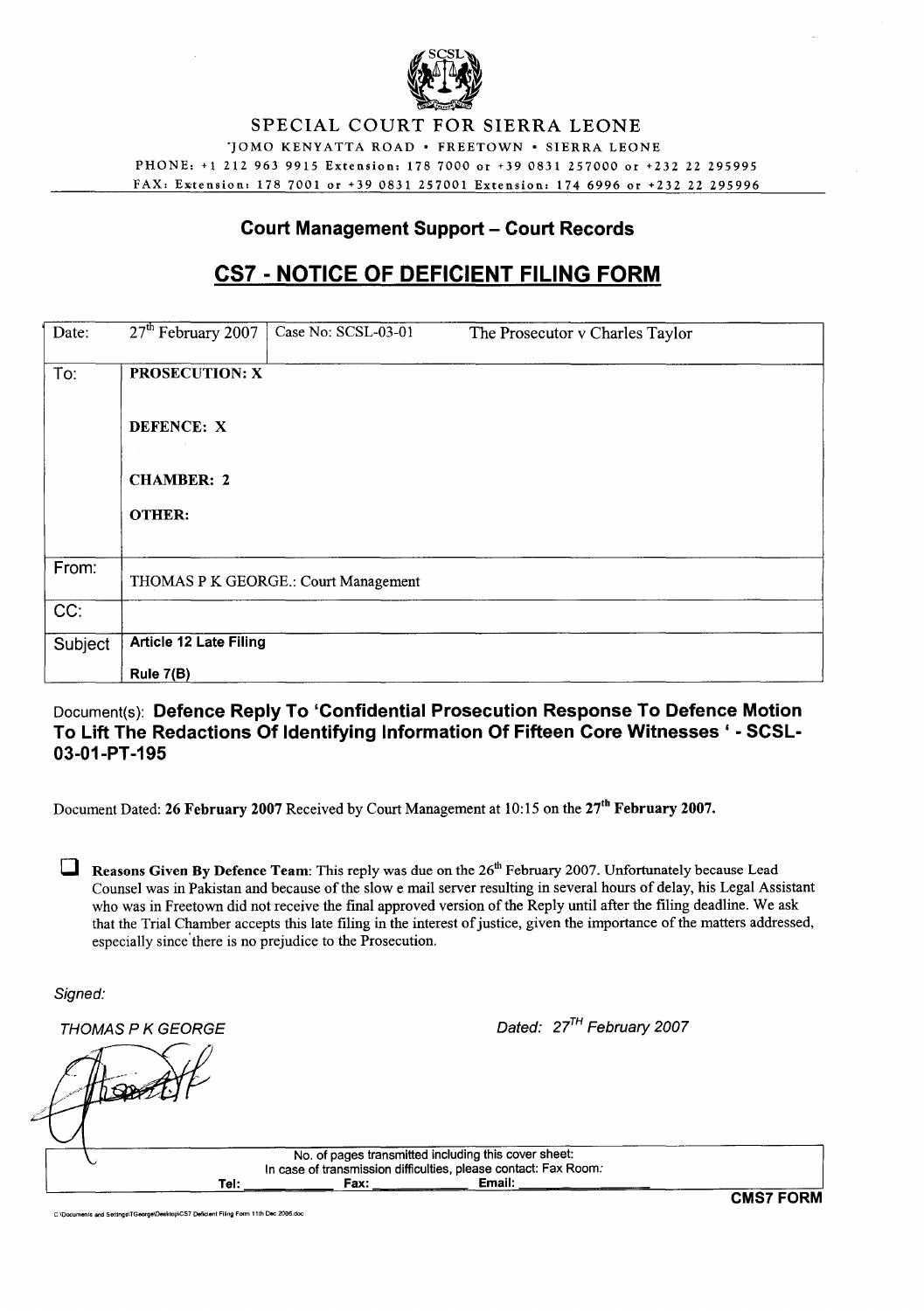$ScsL - OS - OS - PT$ <br>(4686 – 4697)

 $H686$ 

.:;.

#### THE SPECIAL COURT FOR SIERRA LEONE

Case No.SCSL-03-01-PT

#### IN TRIAL CHAMBER **II**

| <b>Before:</b> | Hon. Justice Julia Sebutinde, Presiding                         |                                                                               |  |
|----------------|-----------------------------------------------------------------|-------------------------------------------------------------------------------|--|
|                | <b>Hon. Justice Richard Lussick</b>                             |                                                                               |  |
|                | <b>Hon. Justice Teresa Doherty</b>                              |                                                                               |  |
| Registrar:     | Mr. Lovemore G. Munlo, SC                                       | SPECIAL COURT FOR SIERRA LEONE<br>RECEIVED<br>COURT MANAGEMENT<br>27 FEB 2007 |  |
| Date:          | 26 February 2007                                                | NAME                                                                          |  |
|                | THE PROSECUTOR <sup>1GN</sup><br>$-V-$<br><b>CHARLES TAYLOR</b> |                                                                               |  |
|                |                                                                 |                                                                               |  |

## PUBLIC

# DEFENCE REPLY TO "CONFIDENTIAL PROSECUTION RESPONSE TO DEFENCE MOTION TO LIFT THE REDACTIONS OF IDENTIFYING INFORMATION OF FIFTEEN CORE WITNESSES"

#### Office of the Prosecutor

Mr. Stephen Rapp Ms. Brenda Hollis Ms. Wendy van Tongeren Ms. Shyamala Alagendra Mr. Alain Wemer Ms. Leigh Lawrie

## Counsel for Charles Taylor

Mr. Karim A. A. Khan Mr. Roger Sahota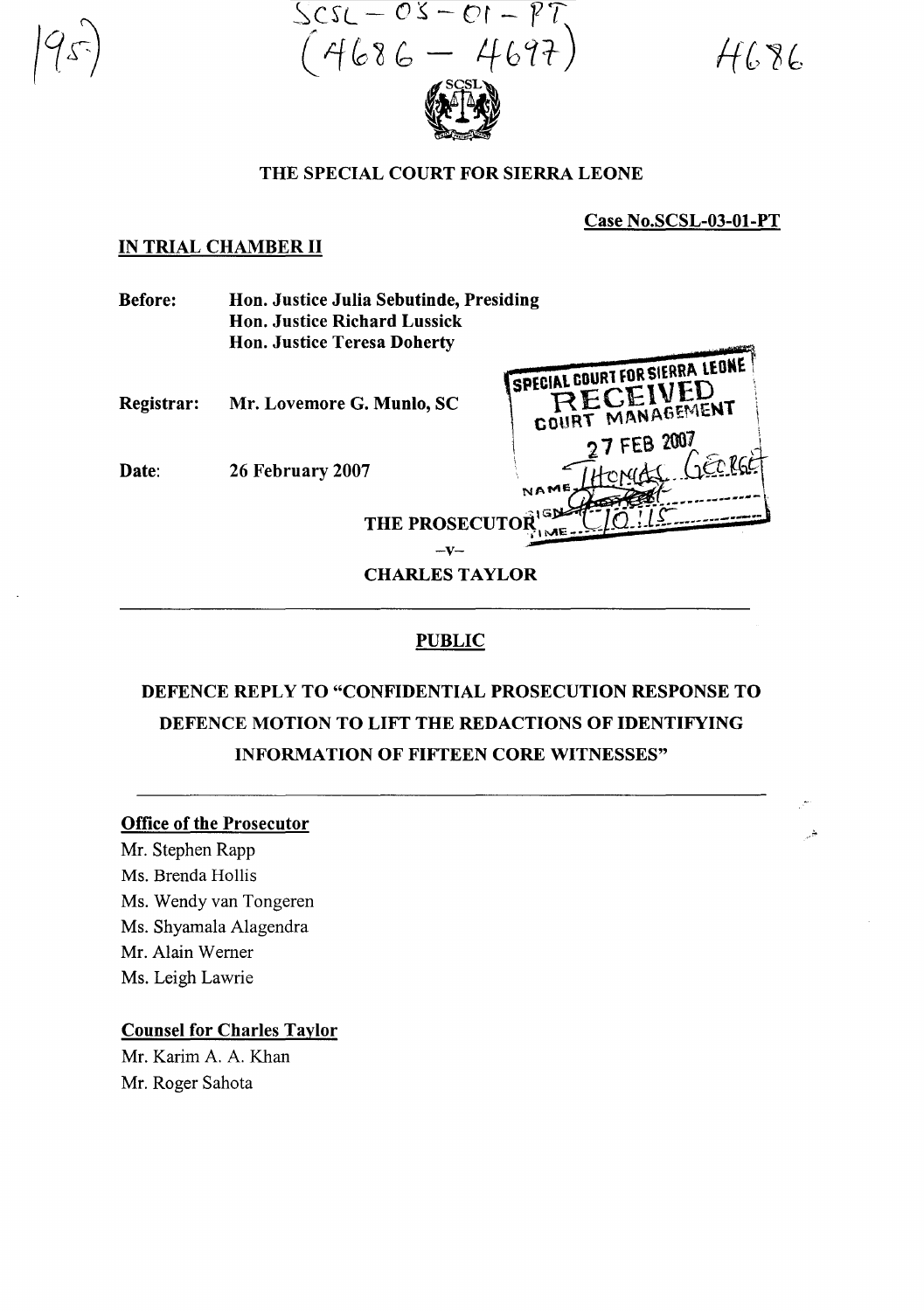# 4687

#### **I Introduction**

- 1. The Defence file this Reply to the *Confidential Prosecution Response to Defence Motion to Lift the Redactions ofIdentifying Information ofFifteen Core Witnesses* filed on 19 February 2007 ("Prosecution Response"). In support of the requested relief, the Defence rely upon the arguments advanced in their "Public Defence Motion to Lift the Redactions of Identifying Information of Fifteen Core Witnesses" filed on 07 February 2007 ("Defence Motion").
- 2. The Defence does not accept that a change of circumstances *must* be shown by the Defence before the requested relief is granted, given that the Trial Chamber's original Decision on Protective Measures, dated 05 May  $2006<sup>1</sup>$  was, in part, predicated upon the Defence not objecting to the original Prosecution Motion for Protective Measures *''providing that such measures can be reviewed by the parties and,* if *necessary, the Trial Chamber, as the Defence's preparations for trial advance.*  $n^2$
- 3. The Defence submit that, to the extent that a change of circumstances needs to be shown, the factors detailed in paragraphs 11-17 of this Reply, individually and cumulatively, constitute a change in circumstances justifying reconsideration of the protective measures ordered in relation to the specified witnesses.
- 4. The Prosecution argues in its Response that the Trial Chamber should dismiss the Defence Motion in relation to 13 of the witnesses.<sup>3</sup> Specifically, the Prosecution submit that (a) the Defence have not met their burden to demonstrate that the existing balance between witness protection and the rights of the Accused must be changed; (b) the existing protective measures protect the right of the Accused to have adequate preparation time; (c) the circumstances have not changed; (d) disclosure of the requested material to the Defence only would increase the security risk of these 13 witnesses.<sup>4</sup> In relation to two witnesses, who have verbally waived their right to protective measures related to the

<sup>&</sup>lt;sup>1</sup> Prosecutor *v. Taylor*, SCSL-03-01-PT-99, Decision on Confidential Prosecution Motion for Immediate Protective Measures for Witnesses and for Non-Public Disclosure and Urgent Request for Interim Measures and on Confidential Prosecution Motion for Leave to Substitute a Corrected and Supplemented List as Annex A of the Confidential Prosecution Motion for Immediate Protective Measures for Witnesses and for Non-Public Disclosure and Urgent Request for Interim Measures, 05 May 2006.

*<sup>2</sup> Prosecutor v. Taylor,* SCSL-03-01-PT-94, Defence Response to "Prosecution Motion for immediate Protective measures for witnesses and for Non-Public disclosure and Urgent request for interim measures", 25 April 2006, para 2. *Also see* para, 4(ii) and Defence Motion, para 6.

<sup>3</sup> Prosecution Response, para. 3.

<sup>4</sup> Prosecution Response, para. 12.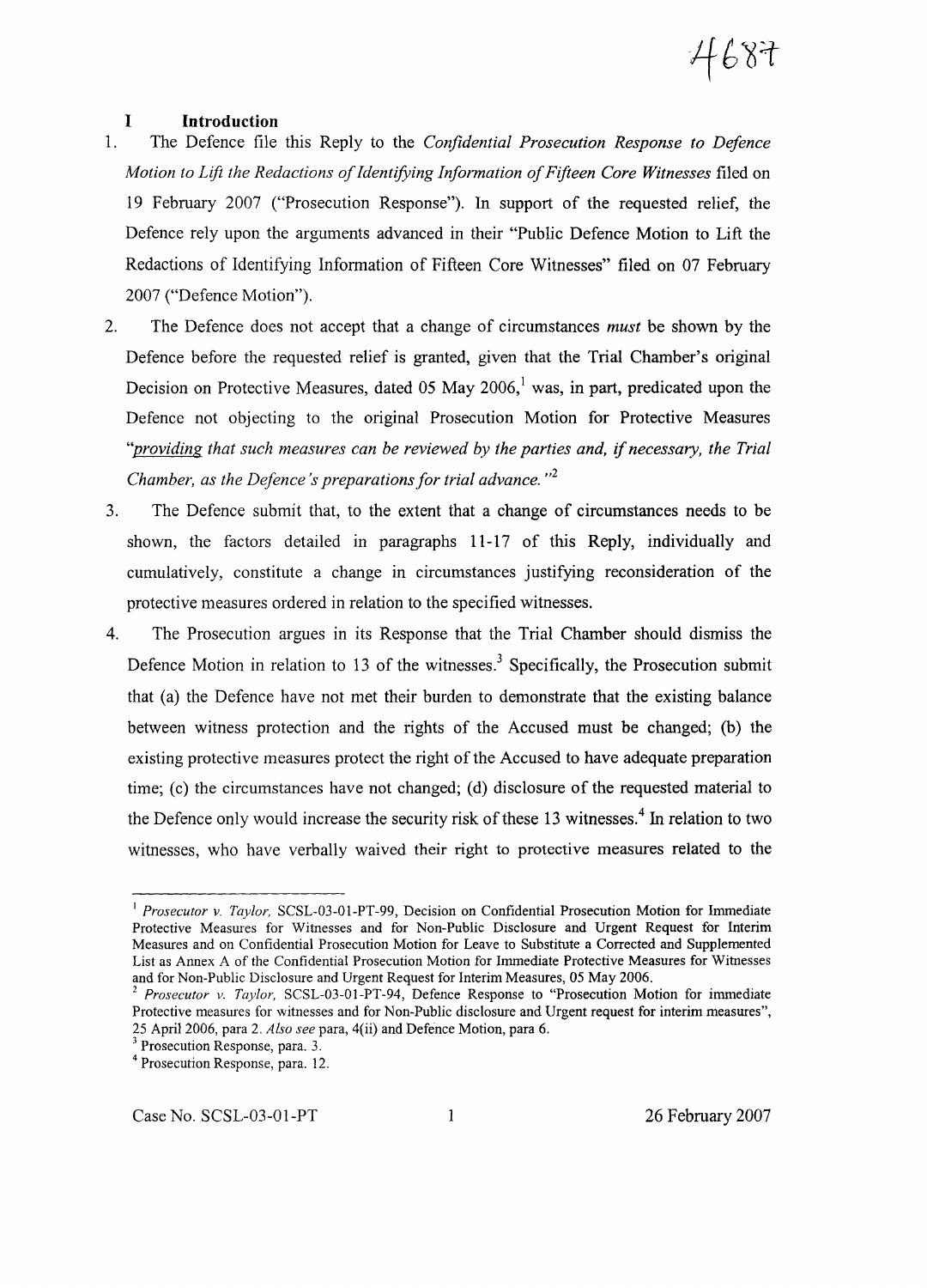release of their identities, the Prosecution requests that the Protective Measures Order set out in the 05 May 2006 Protective Measures Decision be amended for the Prosecution to allow disclosure of their identities. $<sup>5</sup>$ </sup>

- 5. The Defence welcomes the Prosecution request for the amendment of the Protective Measures Order in relation to two witnesses who have waived their right to delayed disclosure and accordingly requests orders for the disclosure of the identities of these witnesses to the Defence forthwith. The Defence respectfully submits that the Prosecution have failed to rebut the arguments raised by the Defence concerning the requested orders sought in relation to the remaining 13 witnesses.
- **II. The Defence have met their burden in demonstrating that the protective measures in place have to be varied in relation to the 13 witnesses subject to the request**
- 6. Contrary to the position of the Prosecution,<sup>6</sup> the Defence submit that the names and identities of the specified witnesses can be safely disclosed to the Defence in this case. This is particularly so given that protections would remain in place were the Defence Motion granted. Specifically, the Defence would remain bound by the general terms of the Trial Chamber's Decisions on witness protection and regarding the custody and use of confidential material disclosed by the Prosecution. It would remain bound to undertakings it has provided the Prosecution. In addition, the Defence remains bound by SCSL and national Codes of Professional Conduct, as well as internal protocols.<sup>7</sup>
- 7. The Defence is not in a position to demonstrate a negative (namely the *lack ofneed* for the redactions of the identities in respect of each individual witness) in any more substantial a manner simply because the Prosecution has never given specific reasons for the need for protection on a witness by witness basis in the first place. This fundamental deficit in the Prosecution position militates against the Defence being able to adequately respond and reply to unsubstantiated assertions. The Defence maintains the position advanced in its Response dated 25 April 2006 to the original Prosecution's Motion for immediate Protective measures for witnesses dated 04 April 2006.<sup>8</sup>

Case No. SCSL-03-01-PT 2 26 February 2007

<sup>5</sup> Prosecution Response, para. 3.

<sup>6</sup> Prosecution Response, paras. 13-14.

<sup>7</sup> Defence Motion, paras. 20-22.

<sup>8</sup> *Prosecutor v. Taylor,* SCSL-03-01-PT-94, Defence Response to "Prosecution Motion for immediate Protective measures for witnesses and for Non-Public disclosure and Urgent request for interim measures", 25 April 2006, para 4(i): That it was premature for such blanket orders and that a witness by witness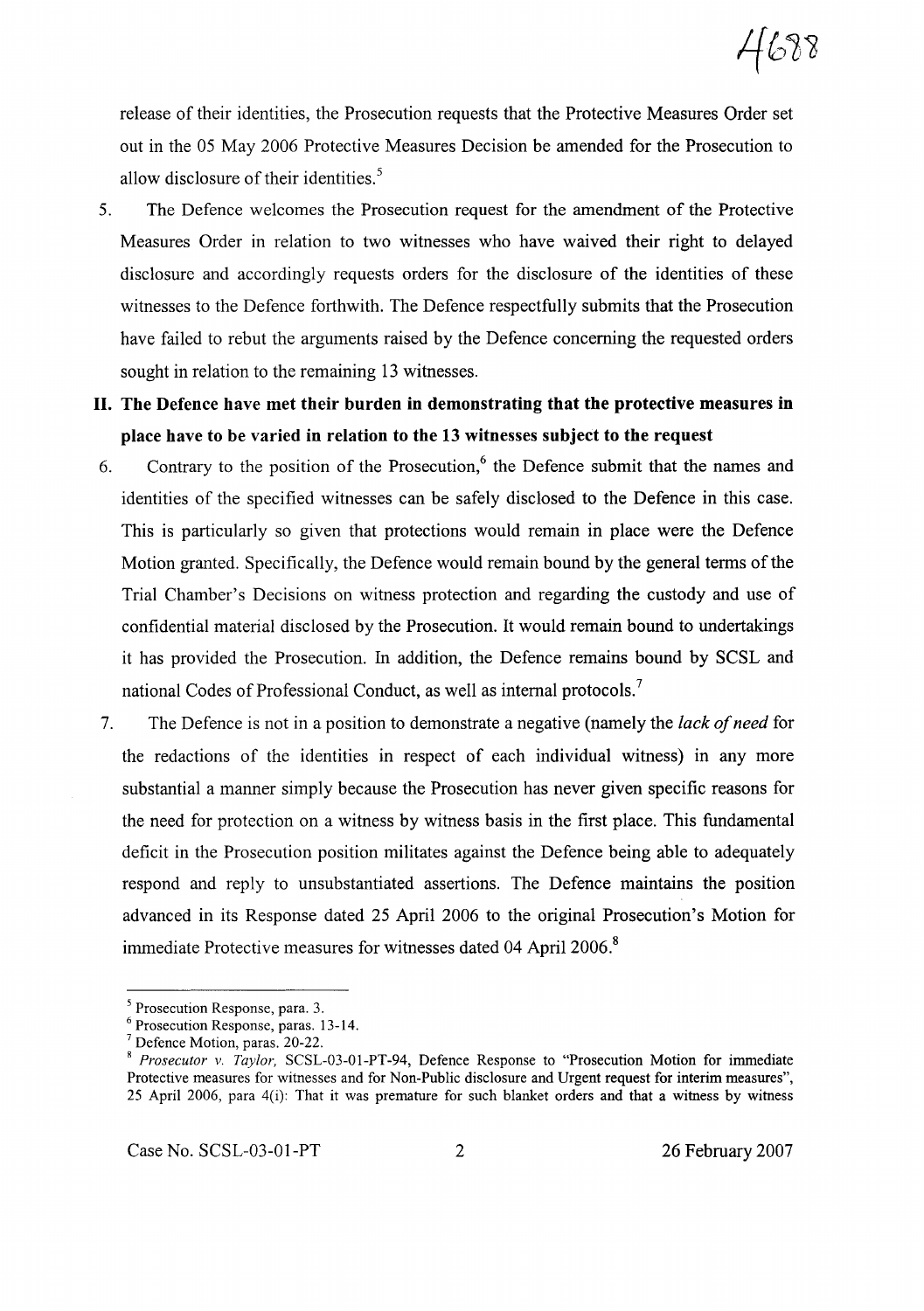- 8. The Defence, with respect, does not cavil from its originally stated position that the measures sought by the Prosecution should only be ordered upon a showing of "exceptional circumstances".<sup>9</sup> The Prosecutor's unwillingness to justify the need for protective measures on a case-by-case basis as well as its *ex parte* filings allegedly explaining the need for those protective measures make it practically impossible for the Defence to respond in any more meaningful way than it has.
- 9. The result of the "protection by category" approach imposed in this case<sup>10</sup> has been to leave the Defence in the dark regarding much of the Prosecution's case and their investigations have been meaningfully hindered and compromised before the case has started. Accordingly, it is unfair, in the respectful submission of the Defence, for the Prosecution to complain about a lack of detail or substance in the Defence Motion when this is a result of its own policy which has fettered and limited the Defence ability to reply.

# **III.** The existing protective measures do not sufficiently protect the right of the Accused to have adequate preparation time in relation to certain core witnesses

10. As explained in the Defence Motion, $11$  in light of all new circumstances detailed below, coupled with the failure of the Prosecution to ever show "exceptional circumstances" existing on a witness by witness basis, the Defence is seriously disadvantaged in not having the identities of certain core witnesses at this time.

# IV There are changed circumstances which justify the disclosure request of the identities of 13 core witnesses

11. The Prosecution submits that there are no changed circumstances.<sup>12</sup> The Defence respectfully disagree. On any assessment of the evidence, it would not have escaped the notice of a diligent Prosecutor that the initial Protective Measures Order was made in May 2006. This, of course, predates Mr. Taylor's transfer to The Hague. Accordingly, the

approach was required by the Prosecution to properly allow the Defence a right to challenge what was contended to be "exceptional" circumstances requiring the sought measures.

*<sup>9</sup> Ibid.*

<sup>&</sup>lt;sup>10</sup> The almost all pervasive protection ordered in this case to almost all witnesses renders the disclosure of any of the six or so names of witnesses that the Defence is in possession of "exceptional". This practice amounts to a reversal of the plain meaning of the object, purpose and plain reading of the Rule 69(A) by any yardstick. This position was stated in *Prosecutor* v. *Taylor,* SCSL-03-01-PT-155, Defence Response to "Confidential Prosecution Motion for Immediate Protective Measures for Witnesses and for Non-Public Disclosure with Four Annexes, one of which filed *Ex Parte",* 08 January 2007, para. 12.

 $<sup>11</sup>$  Defence Motion, paras. 7, 11, 13-16.</sup>

<sup>&</sup>lt;sup>12</sup> Prosecution Response, para. 15.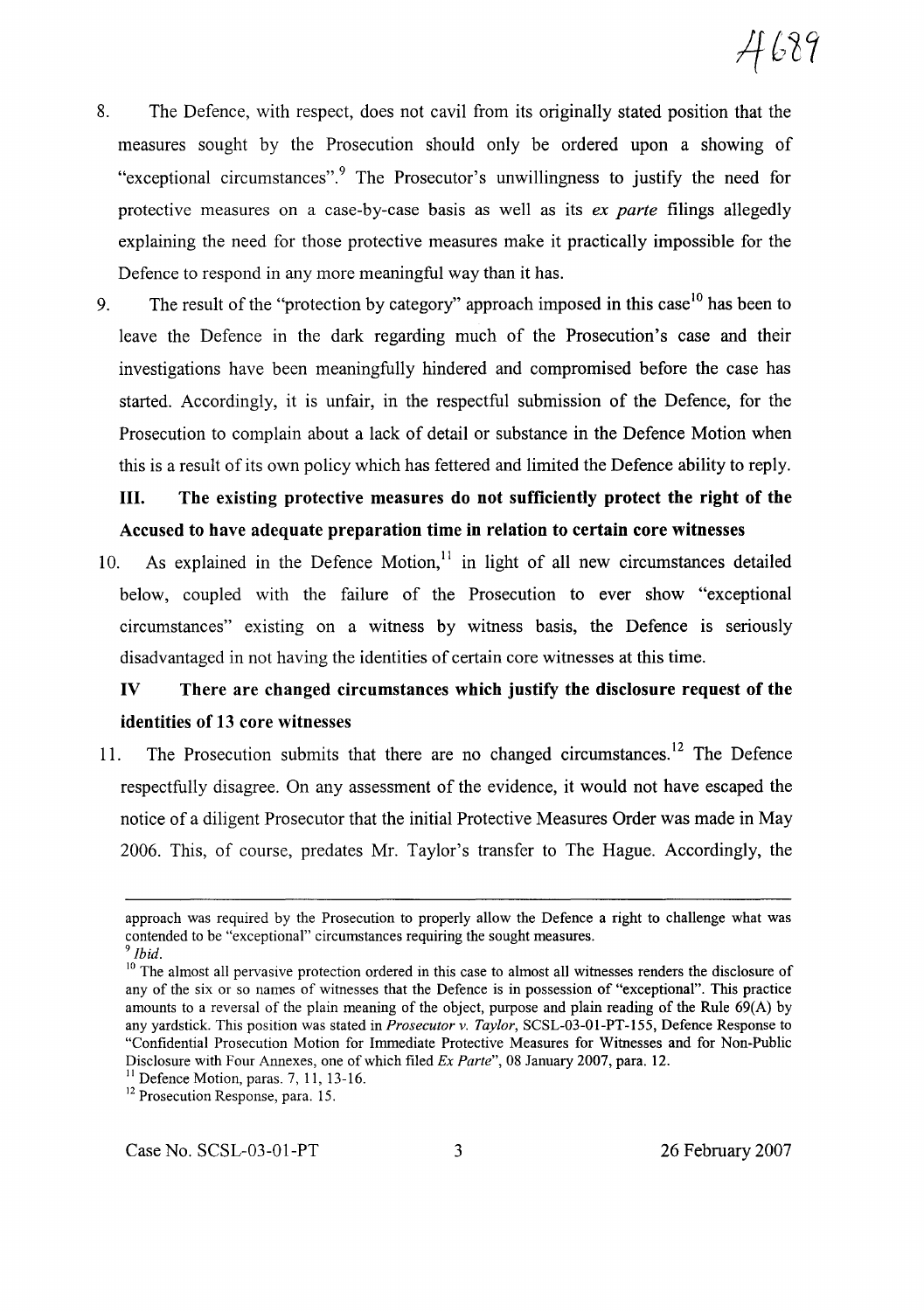4690

geographical divorce between the court and location of trial is a new circumstance, contrary to the Prosecution's contention.

- 12. A final trial date of 04 June 2007 was set on 23 January,  $2007$ .<sup>13</sup> The trial date was unknown and not set at the time when the 05 May 2006 Protective Measures Decision was rendered. Again, having a fixed trial date constitutes a change in circumstances. The Prosecution are not being asked to provide protection to an unknown commencement date. One may reasonably expect that having a specified start date to be of assistance to the Prosecution in determining the necessary protective measures needed.
- 13. The date for submitting the Pre-Trial Brief was set on the Status Conference held on 26 January 2007. As the trial preparations progress and more material is being disclosed to the Defence, the Defence is increasingly confident in its original assessment that the Prosecution has a tendency to redact heavily, even where documents are already in the public domain. <sup>14</sup> On 22 September 2006, the Prosecution provided the Defence with a Provisional Witness List listing over 260 witnesses whose identities, (all save for six), have not been disclosed to the Defence. Again, this fact constitutes, in the Defence submission, a material change in circumstances since the 05 May Protective Measures Decision.
- 14. The Defence accepts the Prosecution's assertion in paragraph 16(a) that some of the redacted materials have been in the Defence's possession for some time and others have been disclosed more recently. The Defence, however, is not concerned with disclosure *at large.* Rather, it has focused on the disclosure of the identifying material of the 13 specific witnesses subject to the Defence Motion. In this context, the Defence notes that the Prosecution has sought protective measures with this Trial Chamber in relation to 73 witnesses only. Close to 200 witnesses are protected by protective measures ordered by other Trial Chambers. In assessing the requirement for protection, due consideration should be given to the fact that, as the Prosecution has closed its case in all its trials, save the present case, all other Defence teams for each of the accused before the SCSL, have the names of the witnesses which the Prosecution now seek to withhold only from the Taylor Defence.

<sup>13</sup> *Prosecutor v. Taylor,* SCSL-03-01-PT-164, Joint Decision on Defence Motions on Adequate Facilities and Adequate Time for the Preparation of Mr. Taylor's Defence, 23 January 2007, para. 21. <sup>14</sup> *See below,* paras. 25-26.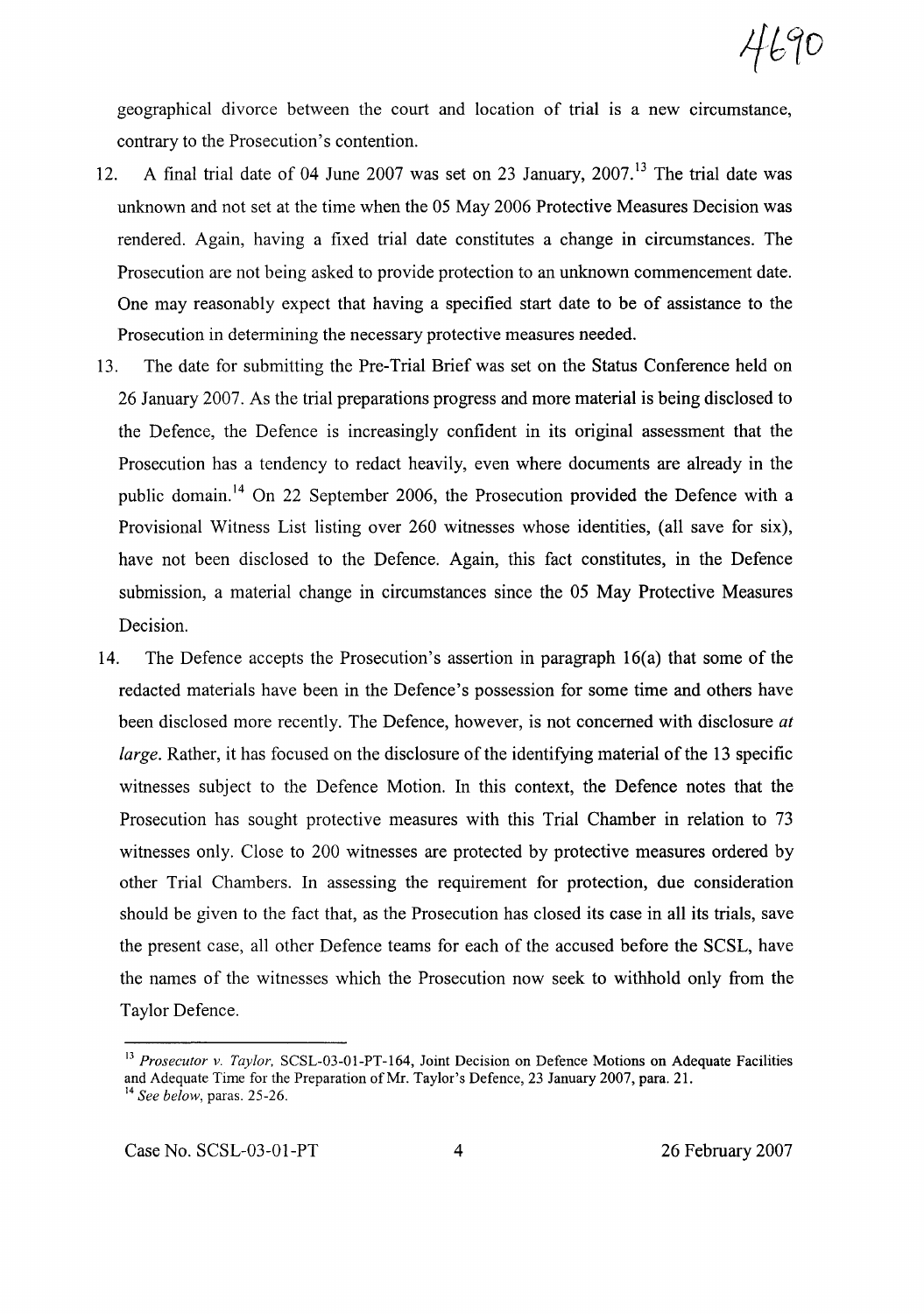$4691$ 

- 15. Regarding the Prosecution's position on its Pre-Trial Brief,<sup>15</sup> the Defence respectfully submits that an Indictment amounting to 9 pages and a Case Summary of 12 pages, neither of which gives any indication as to which witnesses will testify, in relation to which counts, and in what manner (either *viva voce* or *92bis)* cannot be compared with a Pre-Trial Brief.
- 16. In relation to the geographical disjunction between the location of the trial and those of the investigations, the Prosecution claims that this is not unique to the Special Court for Sierra Leone ("SCSL") and is common to the International Criminal Tribunal for the former Yugoslavia ("ICTY").<sup>16</sup> The Defence recognises that the ICTY is indeed also based in a location removed from the crime scene. However, Mr. Taylor is not only removed from the locations of investigation, he is also removed from the SCSL. In the case of the ICTY, the whole Tribunal is removed from the crime scene. Thus, all parties face these dilemmas, not just the Defence.

# V. Disclosure of the requested material, to the Defence only, would not increase the security risk of these 13 witnesses

- 17. The Prosecution suggests that disclosure to the Defence only would increase the risk for witnesses. The Prosecution makes sweeping statements as to the Defence's lack of comprehension of the seriousness of witness protection. The Defence makes the following submissions in response.
- 18. In paragraph 18, the Prosecution states that the distinction offered by the Defence between disclosure to the Defence and to the public is not helpful because it is difficult to envision a circumstance in which it would be appropriate to disclose unredacted statements to the public at large. Whether there mayor may not be circumstances that would justify disclosure to the public at large is an irrelevant consideration in respect of the present request. The Defence did not request disclosure to the public at large but to the Defence only. This distinction is critical. Provided that the Defence will not disclose redacted materials to the public, it cannot be fairly said that there would be any increased danger to the 13 specified witnesses. The Defence have striven to act in good faith and with professionalism in their investigations and in its approach to this case. Despite this, it

<sup>&</sup>lt;sup>15</sup> Prosecution Response, para. 16(b).

 $16$  Prosecution Response, para.  $16(c)$ .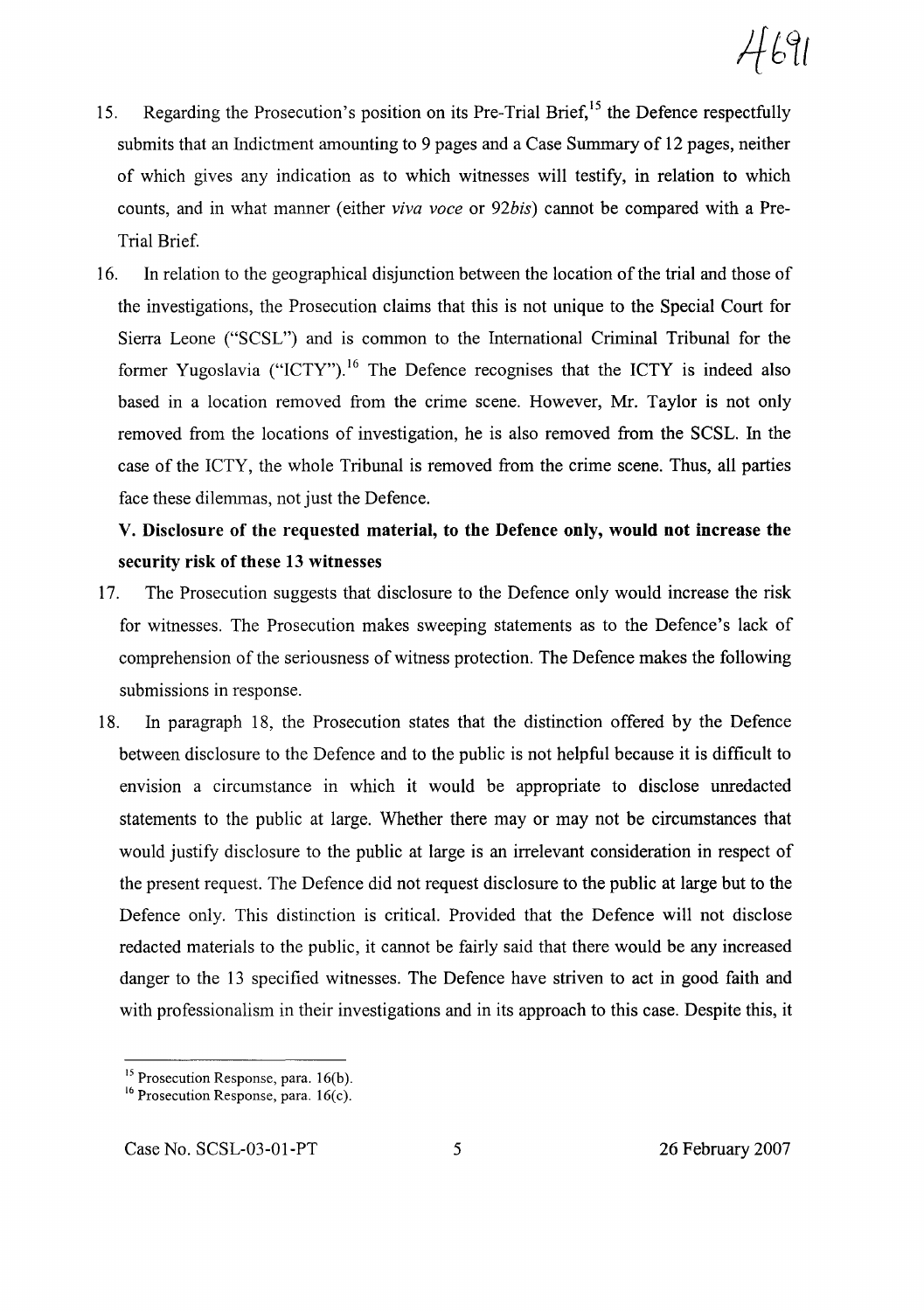$4692$ 

appears that the Prosecution remains entrenched in its view that the efforts made by the Defence are insufficient to protect the witnesses.

- 19. In the absence of any evidence to support its allegations, the Prosecution bases its assumptions on misrepresentations or misunderstandings of Defence submissions. In paragraphs 19, the Prosecution misinterprets the Defence submission that disclosure of certain identities is necessary to "conduct interviews with potential witnesses which could assist in assessing the credibility of these fifteen witnesses" to mean that "the Defence will be disclosing the identity of these witnesses to those members of the public whom the Defence interviews in order to assess the credibility of the witnesses"
- 20. It has not, at any stage, been the intention of the Defence to disclose to anyone the identities of protected witnesses. There is, however, nothing improper about inquiring about protected witnesses as long as it is not evident that the person whose information is being sought actually is or maybe a witness. Indeed, the Defence do this in relation to its own witnesses. The very experienced Prosecution Investigators working on this case should be able to explain some of the ways it is possible "conduct interviews with potential witnesses which could assist in assessing the credibility.<sup>17</sup> of these 13 persons without disclosing that the person whose information is requested is a witness in this case. If not, the Defence stands ready to assist in explaining how this can be done. This is the normal, regular manner by which investigations are ordinarily conducted. The Defence position is absolutely clear from paragraph 22 of the Motion. The Defence is surprised that despite this, its position appears to have been somehow misunderstood.
- 21. Contrary to what is contended in paragraph 20 of the Prosecution Response, the Defence has never articulated a position that the security of a putative witness must have been threatened or breached before witness protection measures are to be considered. Indeed, such a contorted view is simply unsustainable given the consistent position of the Defence on the issue of witness protection in the present case. The Defence simply states, in line with the established jurisprudence on this matter, that there must be a genuine subjective fear that is objectively justified.<sup>18</sup>

<sup>&</sup>lt;sup>17</sup> Defence Motion, para. 18; quoted in Prosecution Response, para. 19.

<sup>18</sup> *Prosecutor v. Taylor,* SCSL-03-01-PT-155, Defence Response to "Confidential Prosecution Motion for Immediate Protective Measures for Witnesses and for Non-Public Disclosure with Four Annexes, one of which filed *Ex Parte",* 08 January 2007, para. 13.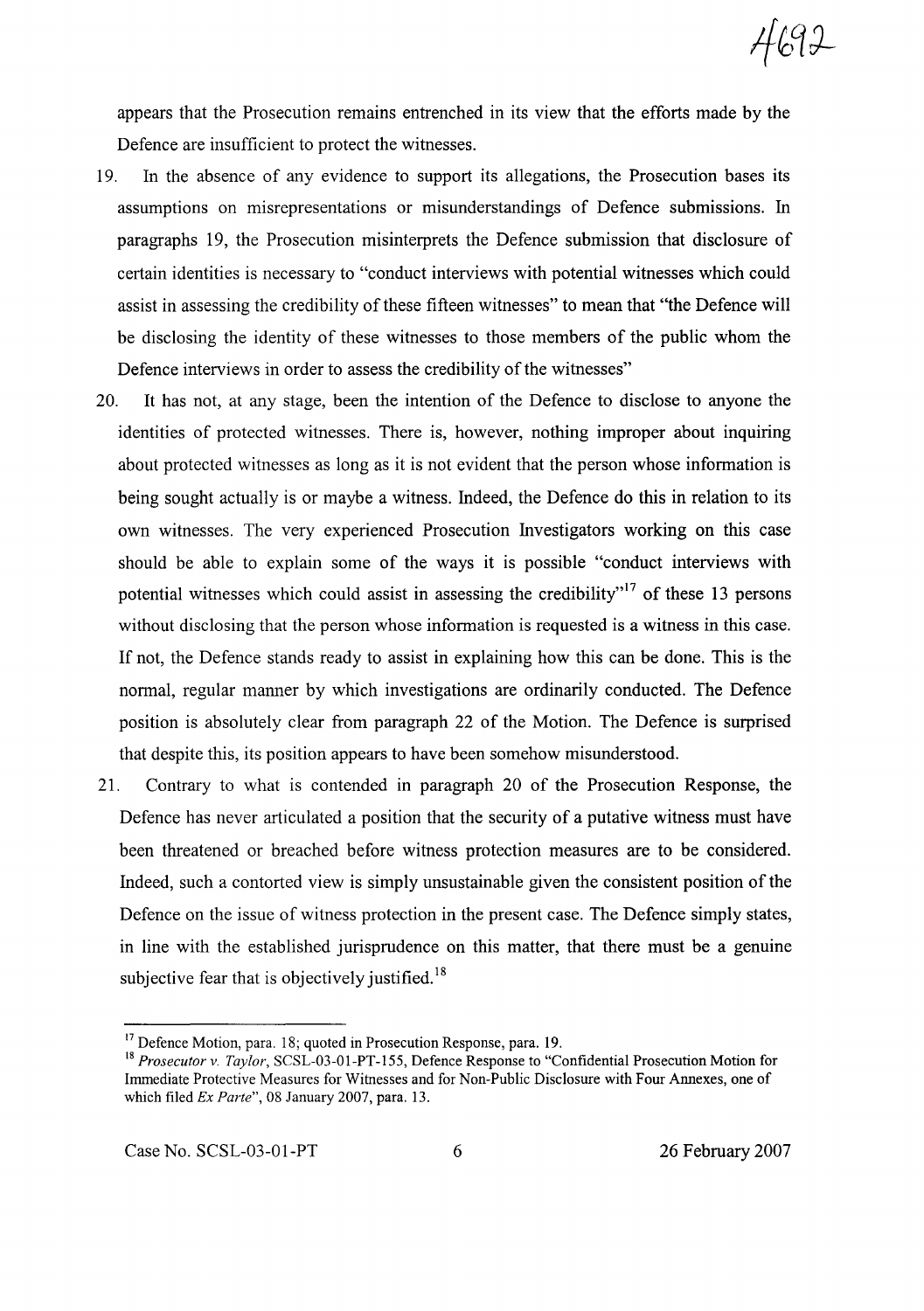- 22. At paragraph 20, the Prosecution also opines that "the Defence must intend to test the substantive contents of these redacted statements in interviews with persons who may have relevant knowledge. The Defence has no control over these individuals and how they may use the information given to them." The Prosecution assertion is an unsupported conjecture and utterly baseless. On the contrary, the members of the Defence Team are all experienced in conducting investigations and are aware of the seriousness of the situation and the need to be cautious in respect of witnesses for the Prosecution or the Defence. The Defence refers once again to paragraph 22 of the Motion as representing its actual position.
- 23. The Defence fail to understand how concerns about the fairness of Mr. Taylor's trial expressed in Liberia would cause any danger to witnesses in Sierra Leone.<sup>19</sup> Even if, which is not accepted, the situation in Liberia were held to have deteriorated, this is irrelevant to the Motion falling for consideration in that the witnesses whose identities are being sought by the Defence are Sierra Leoneans or Liberians no longer living in Liberia. Thus, the security problems in Liberia have no impact on their safety elsewhere.
- 24. In subsection E, paragraphs 25-31 of its Response, the Prosecution refers to some examples that allegedly support its concern in respect of the Defence's conduct. The main example is that the Defence referred to submissions made by a protected witness in a public filing.<sup>20</sup> The Defence redacted these submissions in order to ensure that no identifying information would be disclosed to the public. On the request of the Prosecution, upon reasons being properly articulated, the Defence withdrew these parts and filed them confidentially.<sup>21</sup> The Prosecution's concerns are, therefore, now moot.

<sup>&</sup>lt;sup>19</sup> Prosecution Response, para. 22.

*<sup>20</sup> Prosecutor v. Taylor,* SCSL-OI-03-PT-140, Defence Motion for Urgent Reconsideration of "Decision on Defence Motion for Leave to File an Oversized Motion: "Defence Motion on Adequate Time and Facilities For the Preparation of Mr. Taylor's Defence", 12 December 2006, para. 24.

<sup>&</sup>lt;sup>21</sup> The Defence accepts that the Chief of Prosecutions had relayed some concerns to an intern helping in Freetown who was assisting the Defence. It is also accepted that these concerns were passed on, in general terms, to lead counsel in Pakistan. These concerns were considered imprecise and baseless, especially as defence had already significantly edited the account of TFI-151 to remove any possibility, however remote, ofthat witness being identified. However, once the written submissions regarding confidentiality were filed by the Prosecution and considered by lead counsel, the Defence was more fully appraised of the Prosecution concerns and accordingly did the necessary to prevent the Motion from entering the public domain. Despite an attempt at an accommodation with the Prosecution, and despite several measures and actions undertaken before and since by the Defence which are known to the Prosecution (and which should assure it and establish beyond doubt the good faith, confidentiality, and respect held by the Defence for the fair administration of justice) this matter has been raised yet again. This is notwithstanding that the OTP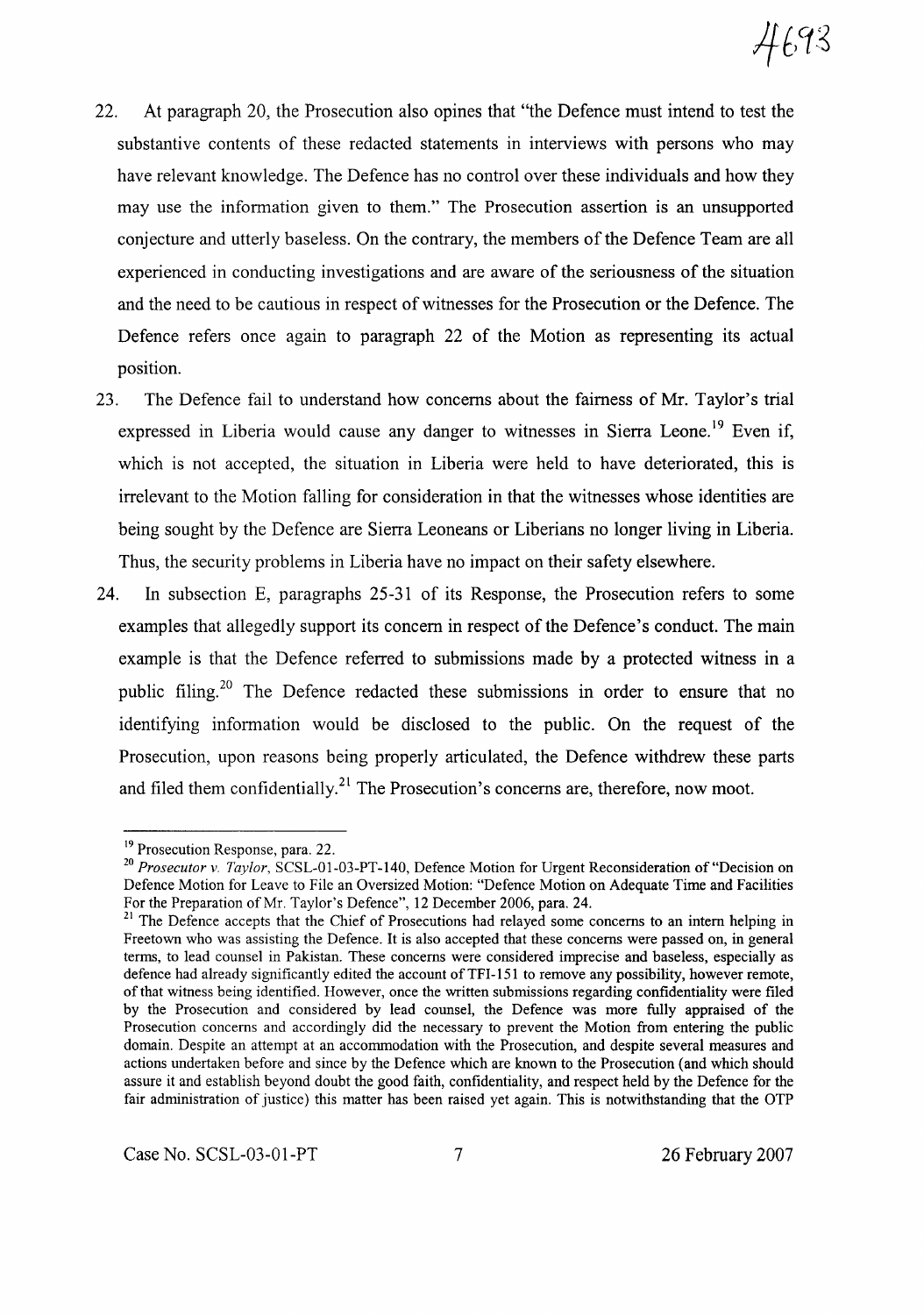- 25. As regards the public transcripts which were redacted more heavily when disclosed to the Defence, the Prosecution submits that it made redactions to the transcripts available on the internet, and that it notified the Registrar of those redactions which had "erroneously *in the view of the Prosecution* been placed in the public domain".<sup>22</sup> The Defence notes this account with surprise. It is not readily identifiable what business the Prosecution has in redacting public sessions in publicly available transcripts absent an order of a Trial Chamber. If the Registry has improperly and inadvertently disclosed something that should not have been made public, the only proper course would have been for the Prosecution to request the Trial Chamber seized of the matter to make the necessary order.
- 26. The Prosecution's position is rendered even more remarkable, in the respectful submission of the Defence, when regard is had to the allegations set out at paragraph 30 of the Prosecution Response. The Prosecution criticises the Defence for disclosing in a public Annex portions of transcripts that were published on the SCSL website. The Prosecution states: "The Defence did this with full knowledge that the Prosecution felt it necessary to redact portions of transcripts which had, erroneously in the view of the Prosecution, been placed in the public domain, and without waiting for a determination on the matter".<sup>23</sup> This assertion is false. The Defence had simply not been informed that "there was to be a determination on the matter" contrary to the Prosecutor's contention. In any event, it defies credulity for the Defence to be blamed for including as an annexure a *more redacted* version of a transcript than is publicly available to the world at large, on the SCSL official web site in a *less redacted* form. The criticism of the Defence may, perhaps, be considered to be tad unfair in these circumstances.

### **VI Confidential Filing**

27. The Prosecution have given no reasons as to why its Response requires a "confidential" filing. The Defence expressed concern over the proclivity of the Prosecution to file confidentially absent a showing of good cause or need in the very first

Case No. SCSL-03-01-PT 8 26 February 2007

4694

*withdrew* its motion dated 14 December 2006 requesting refiling on a confidential basis of the Defence Motion dated 12 December 2006. It is hoped that the present clarification will be an end to that matter and so prevent a collateral issue from distracting the parties further. In addition, if further issues arise in the future, the Prosecution is invited to contact Defence counsel directly.

<sup>&</sup>lt;sup>22</sup> Prosecution Response, para 30.

<sup>&</sup>lt;sup>23</sup> Prosecution Response, para. 30.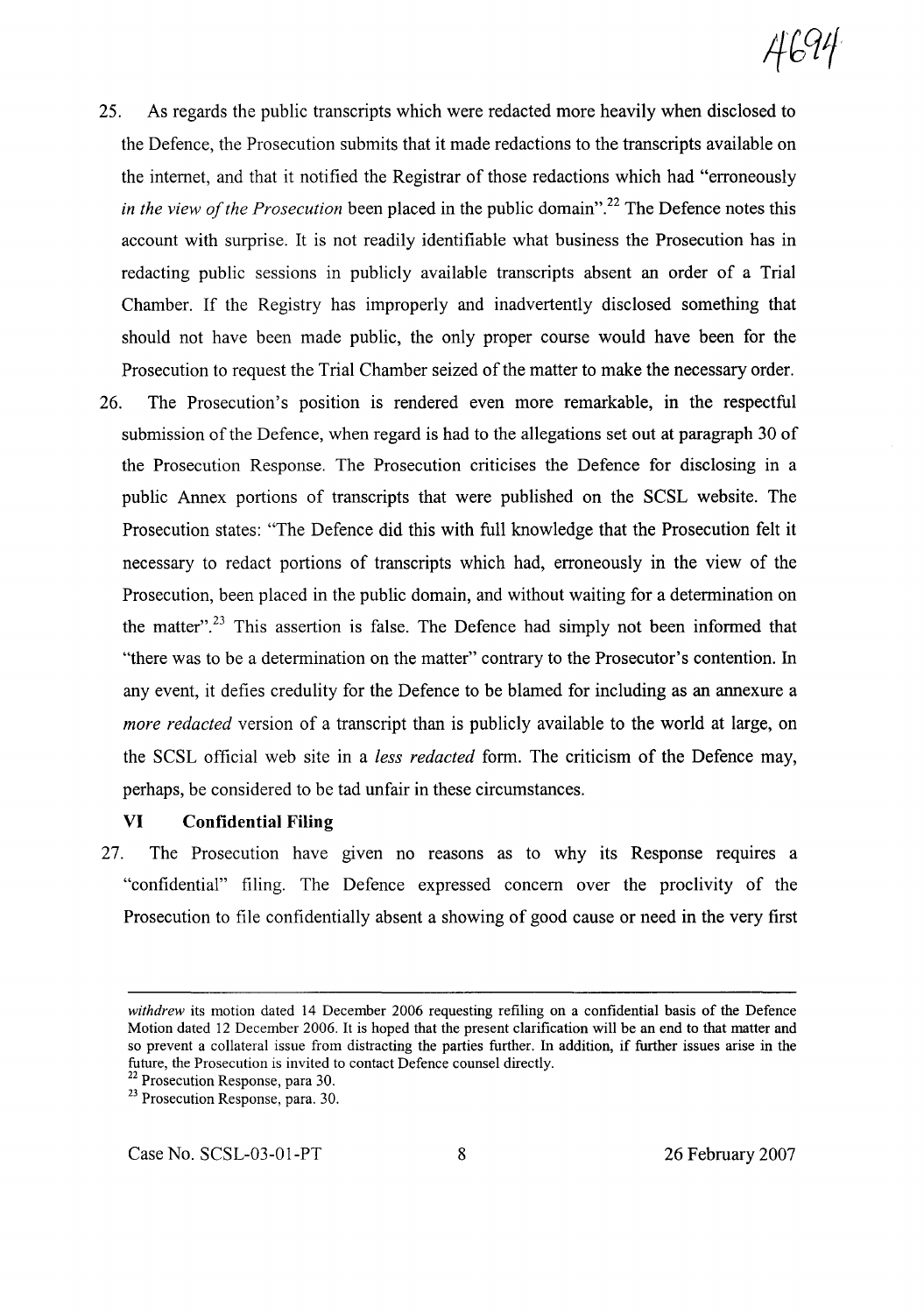Response it filed on the issue of witness protection.<sup>24</sup> Nothing in the present Response discloses information that could lead to the identification of any witness. The Defence submits that the public has the right to know and be appraised of developments in this case, constrained only by the need to ensure witness protection and a fair trial.

#### **VII Conclusion**

28. In its Response to the Prosecution Motion for Immediate Protective measures, dated 25 April 2006, the Defence stated that "in due course, however, the Trial Chamber may have to perform a balancing act, in the case of specific witnesses, between their anonymity / continued non-disclosure of their names and the rights of the Defence to prepare for Trial.<sup> $125$ </sup> The Defence have not contested the need for disclosure until the very last possible moment. Trial is imminent. The Defence submit that in the circumstances of this case, the requested disclosure of the names and statements of fifteen witnesses is a proportionate response, reasonable and necessary to ensure a fair trial of the accused, even when properly balanced with the rights and safety of witnesses in the case. Accordingly, the Defence prays that its Motion be granted for the reasons detailed therein and as further explained in this Reply.

Respectfully submitted,

 $\frac{2}{\sqrt{2}}$ 

**Karim** A. A. **Khan Lead Counsel for Mr. Charles Taylor** Done in Freetown this 26<sup>th</sup> Day of February 2007

*<sup>24</sup> Prosecutor v. Taylor,* SCSL-03-0l-PT-94, Defence Response to "Prosecution Motion for immediate Protective measures for witnesses and for Non-Public disclosure and Urgent request for interim measures", 25 April 2006, para. 1. The Defence noted "No identifying information of any witness is included in this Response and the Defence can see no other justification requiring confidential filing, but does so out of an abundance of caution."

*<sup>25</sup> Ibid,* para 5.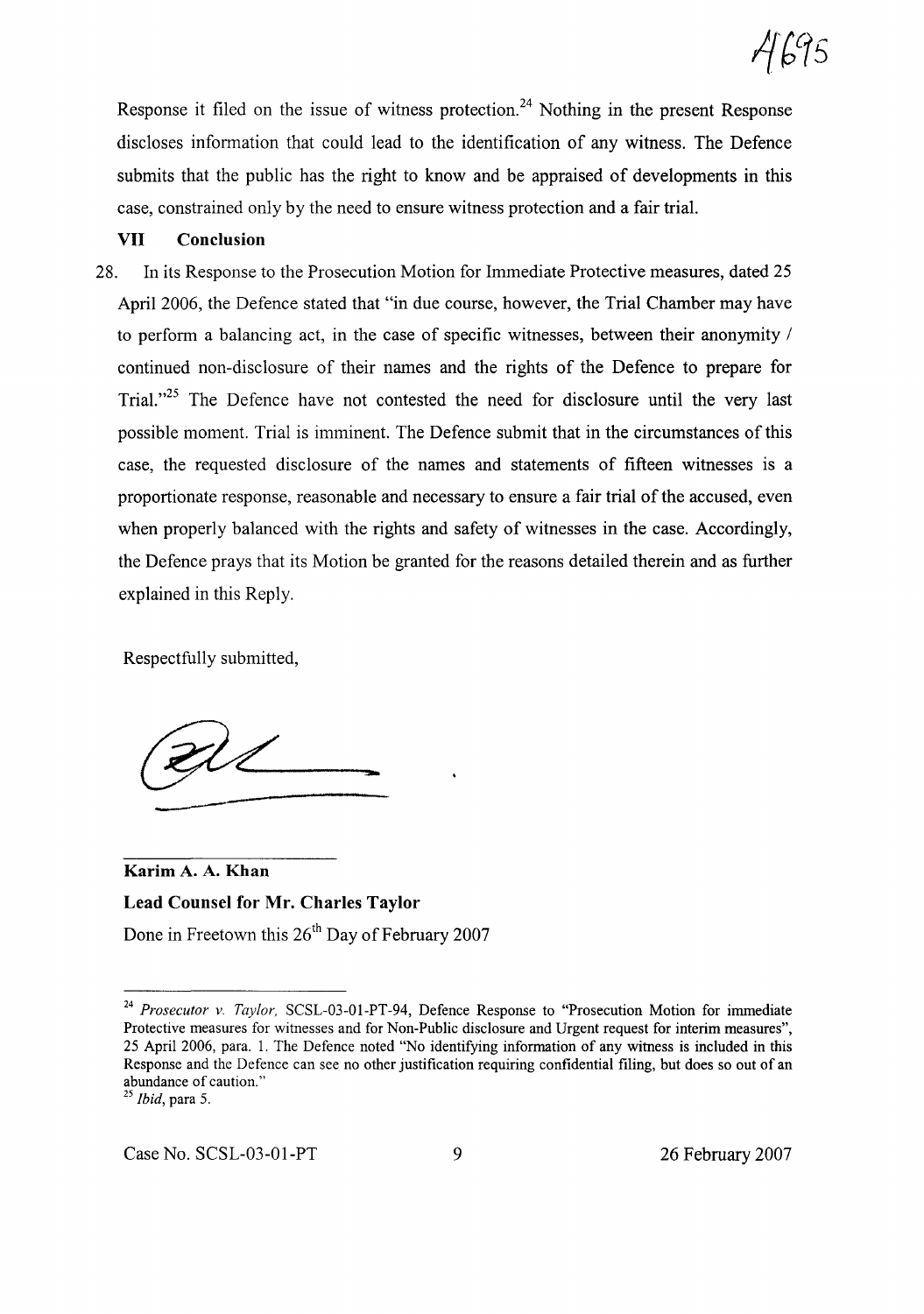469,6

## **Table of Authorities**

- 1. *Prosecutor v. Taylor,* SCSL-03-01-PT-94, Defence Response to "Prosecution Motion for immediate Protective measures for witnesses and for Non-Public disclosure and Urgent request for interim measures", 25 Apri12006.
- *2. Prosecutor v. Taylor,* SCSL-03-01-PT-99, Decision on Confidential Prosecution Motion for Immediate Protective Measures for Witnesses and for Non-Public Disclosure and Urgent Request for Interim Measures and on Confidential Prosecution Motion for Leave to Substitute a Corrected and Supplemented List as Annex A of the Confidential Prosecution Motion for Immediate Protective Measures for Witnesses and for Non-Public Disclosure and Urgent Request for Interim Measures, 05 May 2006.
- *3. Prosecutor v. Taylor,* SCSL-01-03-PT-140, Defence Motion for Urgent Reconsideration of "Decision on Defence Motion for Leave to File an Oversized Motion: "Defence Motion on Adequate Time and Facilities For the Preparation ofMr. Taylor's Defence", 12 December 2006.
- *4. Prosecutor v. Taylor,* SCSL-03-01-PT-155, Defence Response to "Confidential Prosecution Motion for Immediate Protective Measures for Witnesses and for Non-Public Disclosure with Four Annexes, one of which filed *Ex Parte", 08* January 2007.
- *5. Prosecutor v. Taylor,* SCSL-03-01-PT-164, Joint Decision on Defence Motions on Adequate Facilities and Adequate Time for the Preparation of Mr. Taylor's Defence,23 January 2007.
- *6. Prosecutor v. Taylor,* SCSL-03-01-PT-176, Public Defence Motion to Lift the Redactions of Identifying Information of Fifteen Core Witnesses, 07 February 2007.